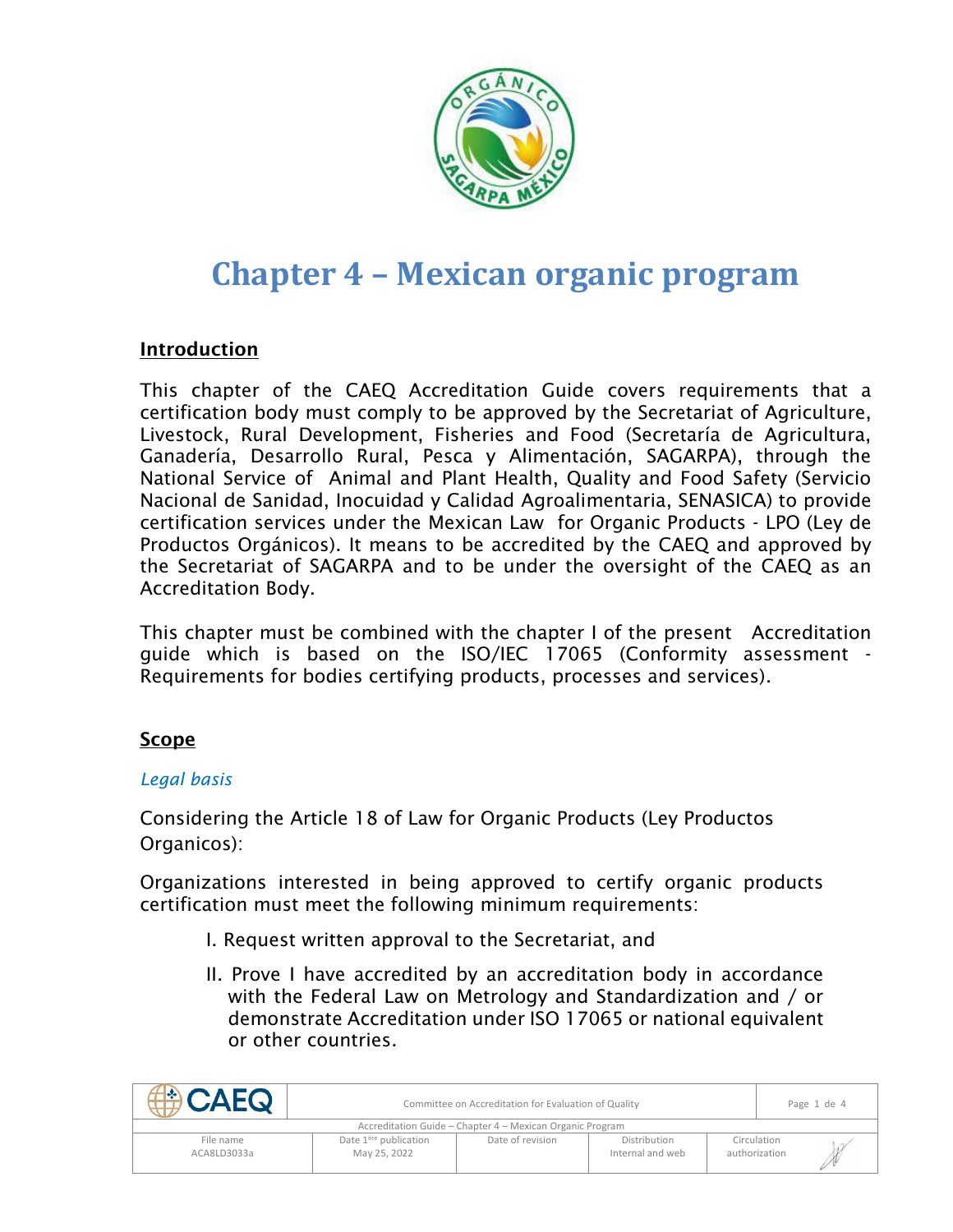## *Stakeholders*

There are 3 main players:

- I. Certification Bodies (CBs) accredited by the CAEQ and approved by the Mexican Secretariat which are responsible to certify organic products.
- II. Accreditation Body which are responsible to assess and monitor the CBs.
- III. Secretariat through the SENASICA who recognizes and legally authorizes a Certification Body to carry out the functions of certification body or inspector.

## *Who can be accredited under the Law for Organic Products?*

- I. All CBs which have operators in Mexico.
- II. All CBs which have operators outside Mexico which intend to export organic products in Mexico and are not cover by an equivalency arrangement.

#### *Accreditation requirements*

All CBs which apply to be accredited by the CAEQ and approved by the Secretariat must comply with the following requirements:

▪ Demonstrates to the CAEQ that it complies with ISO/IEC 17065 requirements - Requirements for bodies certifying products, processes and services *[See chapter I]*

https://www.iso.org/standard/46568.html

■ Demonstrates to the CAEQ that it complies with Law for Organic Products - LPO (Ley de Productos Orgánicos)

<https://www.gob.mx/senasica/documentos/39618>

The LPO standard encompasses the following scopes:

• Plant production

|                                                           | Committee on Accreditation for Evaluation of Quality |                  | Page 2 de 4      |               |  |  |  |
|-----------------------------------------------------------|------------------------------------------------------|------------------|------------------|---------------|--|--|--|
| Accreditation Guide - Chapter 4 - Mexican Organic Program |                                                      |                  |                  |               |  |  |  |
| File name                                                 | Date 1 <sup>ère</sup> publication                    | Date of revision | Distribution     | Circulation   |  |  |  |
| ACA8LD3033a                                               | May 25, 2022                                         |                  | Internal and web | authorization |  |  |  |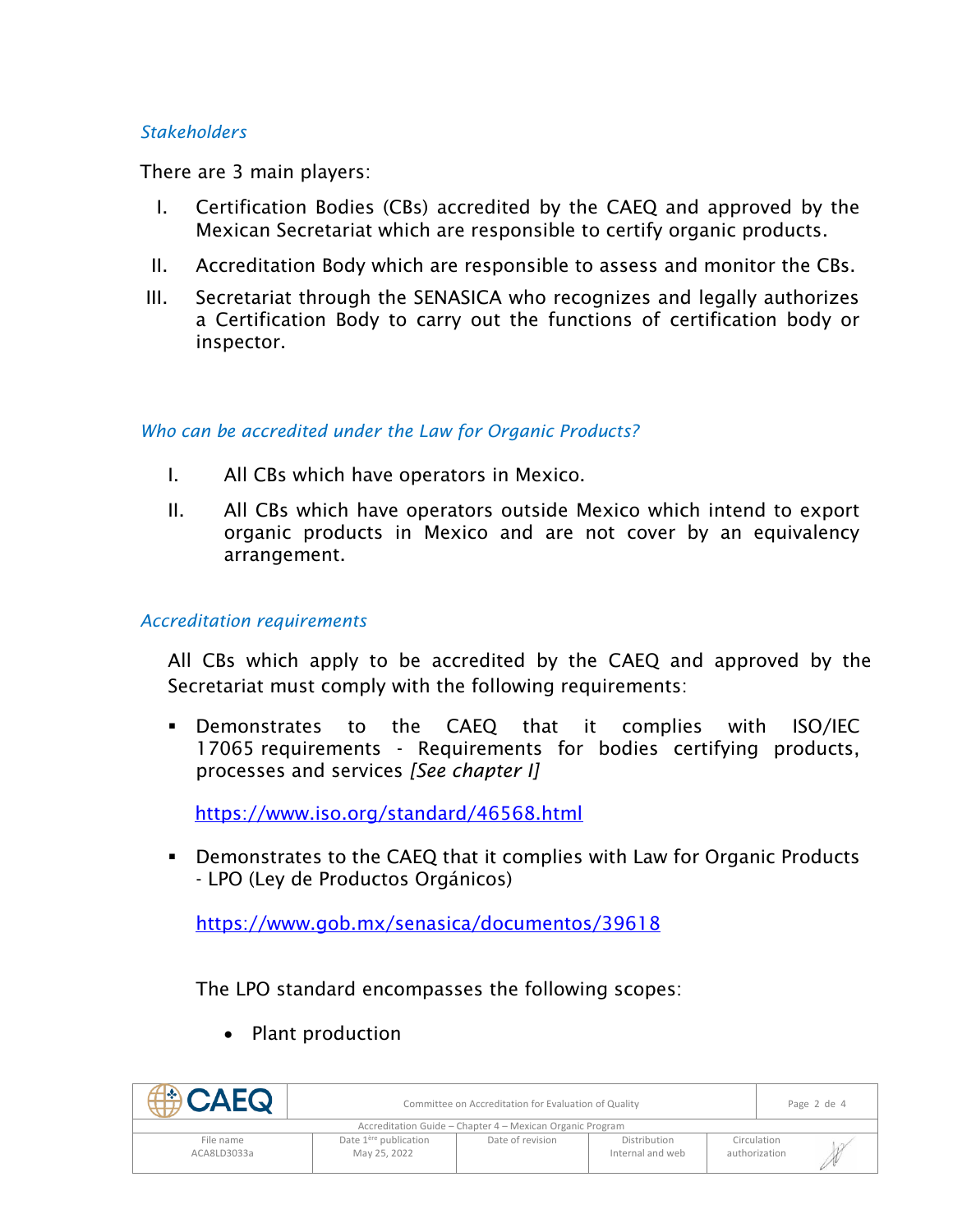- Plant production (wild collection)
- Animal production (domestic)
- Animal production of natural ecosystems or non-domestic
- Animal production (insect-class including apiculture)
- Production of fungi
- Processing of products from agricultural activities
- Marketing of products from agricultural activities

In addition to the Organic Product Law (LPO) other documents are developed to complete Mexico Organic Program requirements.

Regulations of the Law for Organic Products as stated in Article 1 is to regulate the Organic Products Law. Its provisions are of public order and social interest, application and interpretation corresponds to the Federal Executive through the Ministry of Agriculture, Livestock, Rural Development, Fisheries and Food, unless concerned in the production and processing of timber and non-timber forest resources, forest raw materials, products and by-products; specimens, parts or derivatives of wildlife and other natural resources from areas for the conservation of ecosystems, the application and interpretation for the Secretariat of Environment and Natural Resources, in accordance with the law governing matters competence.

<https://www.gob.mx/senasica/documentos/39618>

Guidelines for the organic operation of the agricultural and livestock activities is aimed to regulate the organic operation developed by individual or legal entities in terms of agriculture and livestock, as well as the procedures for its certification and recognition. The document specifies mainly the skills and expertise to certify organic products regarding the conversion, crop and livestock production, storage, transportation, processing and marketing, labeling, certification, list management, substances, materials and methods for organic production.

<https://www.gob.mx/senasica/documentos/39618>

In addition, Guidelines for the organic operation of the agricultural and livestock activities and the General Rules for Use of the National Seal define specific requirements for organic products to be labeled as organic or that bear the Mexico Organic seal. For organic products, operators certified under the LPO must state on their labels the provisions of Article 44 of the Regulations of LPO and Articles 201 and 204 of Guidelines for the Organic Operation for LPO.

<https://www.gob.mx/senasica/documentos/39618>

| $\Delta$ EQ                                               | Committee on Accreditation for Evaluation of Quality |                  |                                  |                              | Page 3 de 4 |  |  |
|-----------------------------------------------------------|------------------------------------------------------|------------------|----------------------------------|------------------------------|-------------|--|--|
| Accreditation Guide - Chapter 4 - Mexican Organic Program |                                                      |                  |                                  |                              |             |  |  |
| File name<br>ACA8LD3033a                                  | Date 1 <sup>ère</sup> publication<br>May 25, 2022    | Date of revision | Distribution<br>Internal and web | Circulation<br>authorization |             |  |  |